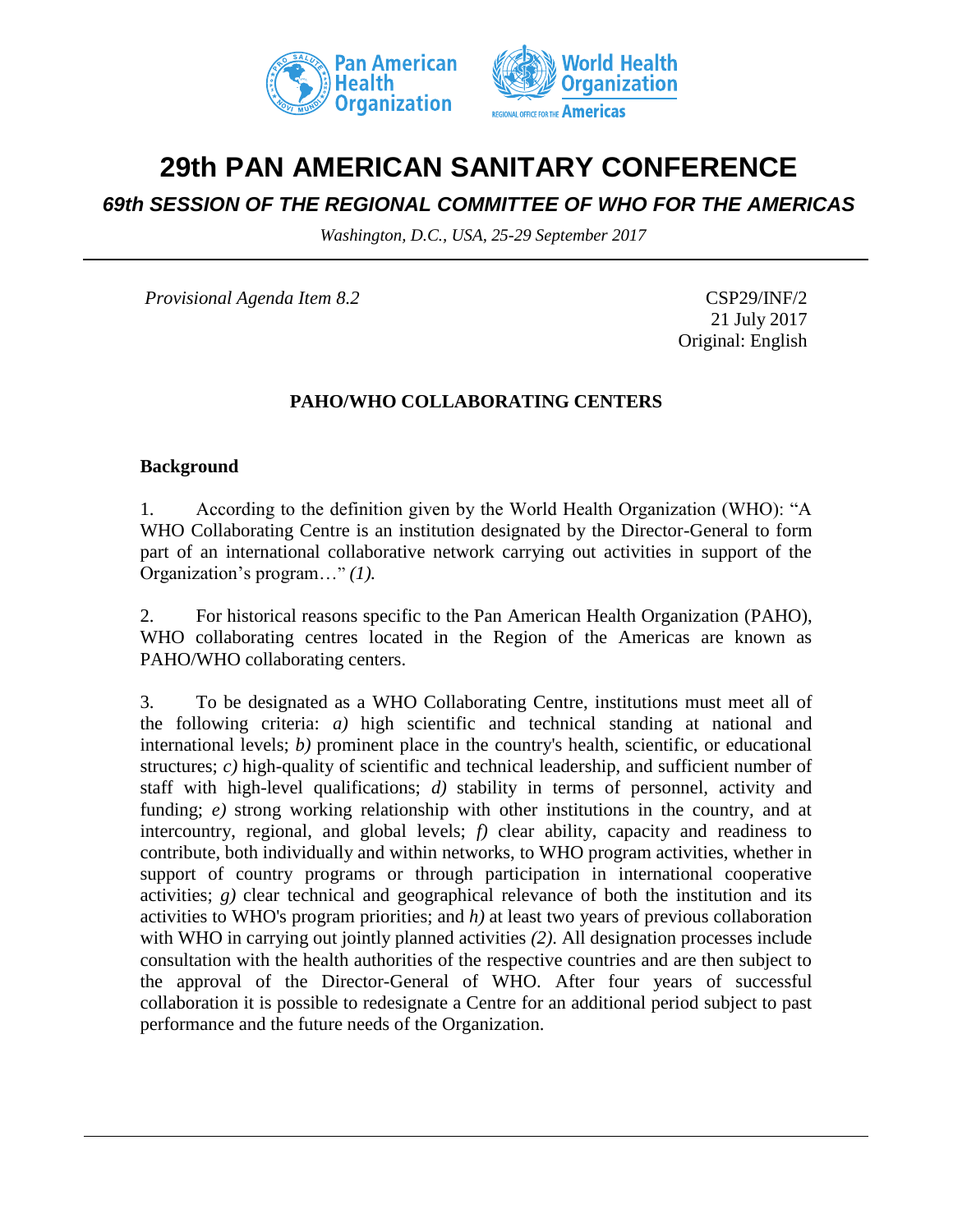### **Geographical distribution of collaborating centers in countries of the Region of the Americas**

4. At present,  $182<sup>1</sup>$  centers are located in the following countries of the Region of the Americas: Argentina (14), Bolivia (1), Brazil (19), Canada (30), Chile (4), Colombia (5), Costa Rica (2), Cuba (10), Grenada (1), Honduras (1), Jamaica (1), Mexico (9), Puerto Rico (1), United States of America (82), Uruguay (1), and Venezuela (1).

### **Country contributions for technical cooperation**

5. Over the years, WHO has been strengthening its guidelines and policies for the designation of collaborating centers in order to ensure convergence with its priorities and strategies. In turn, the PAHO has taken action to ensure that collaborating centers are regarded as a key element for the technical cooperation provided not only by the Organization, but also among countries, as a successful example of Pan-Americanism.

6. The work plans prepared with each collaborating center include examples of scientific and technical innovation, exchange and dissemination of knowledge, information, and good practices, as well as capacity building, and strengthening of human resources for health.

7. These are mutually beneficial relationships: the Organization receives added value by forging partnerships and technical cooperation with national institutions, which contribute substantially to the Organization's work in the Region and, at the same time, are themselves enriched by working in a global health context *(3).* 

### **Linkages between the collaborating centers and the PAHO Strategic Plan 2014-2019 and the Sustainable Development Goals**

8. Aware of the standards and directives that govern the collaborating centers, PAHO has been establishing processes that enhance the value of collaboration with these centers and ensure that it is convergent with the priorities framed in the WHO Programme Budget 2016-2017 and the PAHO Strategic Plan 2014-2019 *(4)*, and with the Sustainable Development Goals (SDGs).

9. The collaborating centers are linked to five of the technical categories of the Strategic Plan. Of the  $179$  collaborating PAHO/WHO<sup>2</sup> centers, 15% are linked to category 1 (communicable diseases), 18% to category 2 (noncommunicable diseases and risk factors), 25% to category 3 (health determinants and health promotion throughout the life course), 31% to category 4 (health systems), and 11% to category 5 (preparedness,

 $\overline{a}$ <sup>1</sup> Location of PAHO/WHO collaborating centers, as of 12 July 2017, obtained through the WHO global database. Source: [http:/apps.who.int/whocc/List.aspx?cc\\_region=AMRO&.](http://apps.who.int/whocc/List.aspx?cc_region=AMRO&)

 $2$  Idem 1.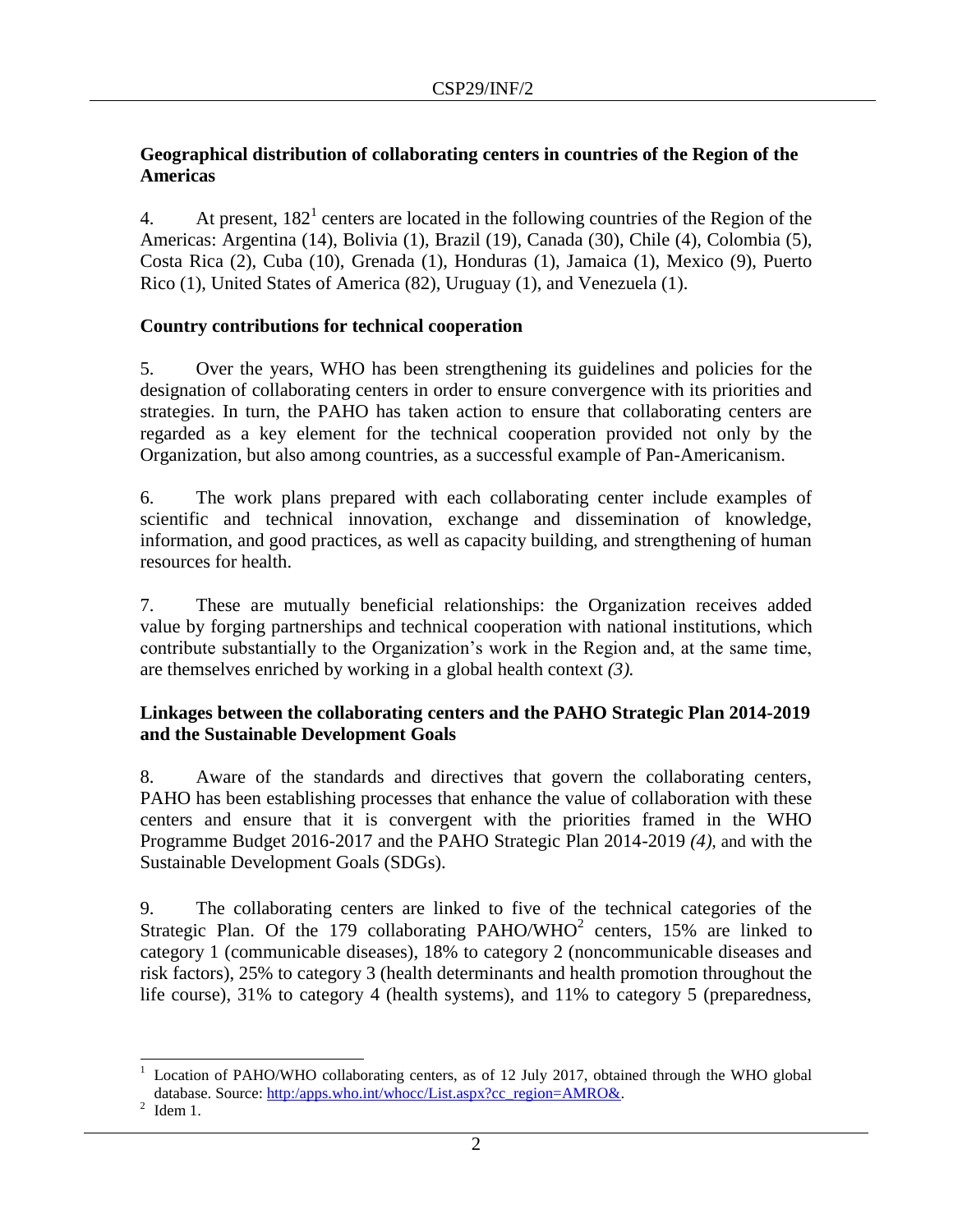surveillance, and response).<sup>3</sup> A summary of the main focus areas in which the PAHO/WHO collaborating centers are working is provided in Annex A.

10. This convergence strengthens the strategic function of the centers for the Organization, in particular toward the achievement of SDG 3: "Ensure healthy lives and promote well-being for all at all ages." Given their global reach and the focus that many of them put on capacity-building at the local, regional, and global levels, these centers offer key instruments for the achievement of SDG 3 and other future targets *(5)*.

11. Through the collaborating centers, PAHO also demonstrates its substantive participation in the achievement of SDG 17 target 9 (Capacity-building): "Enhance international support for implementing effective and targeted capacity-building in developing countries to support national plans to implement all the Sustainable Development Goals, including through North-South, South-South and triangular cooperation" *(6)*.

### **Activities aimed at the strengthening collaborating centers in the Region**

12. PAHO continually seeks to identify institutions that could become collaborating centers in the countries of the Region, especially in countries not yet represented. In addition to PAHO's support for the global and regional thematic networks of the collaborating centers, the Organization has been implementing activities to increase the visibility of the collaborative work that these centers do, including:

- a) creation of national networks in countries where there is more than one center;
- b) establishment of a Web platform to disseminate results and to share, between PAHO and collaborating centers, experiences and lessons learned;
- c) organization of meetings with collaborating centers to discuss relevant issues and to ensure effective collaboration focused on the achievement of the Organization's mandates at the regional and global levels.

## **Action by the Pan American Sanitary Conference**

13. The Conference is requested to take note of this report and offer any recommendations it deems pertinent.

Annex

 $\overline{\phantom{a}}$ Detailed data are available in English at the following link: [http://iris.paho.org/xmlui/handle/123456789/34049.](http://iris.paho.org/xmlui/handle/123456789/34049)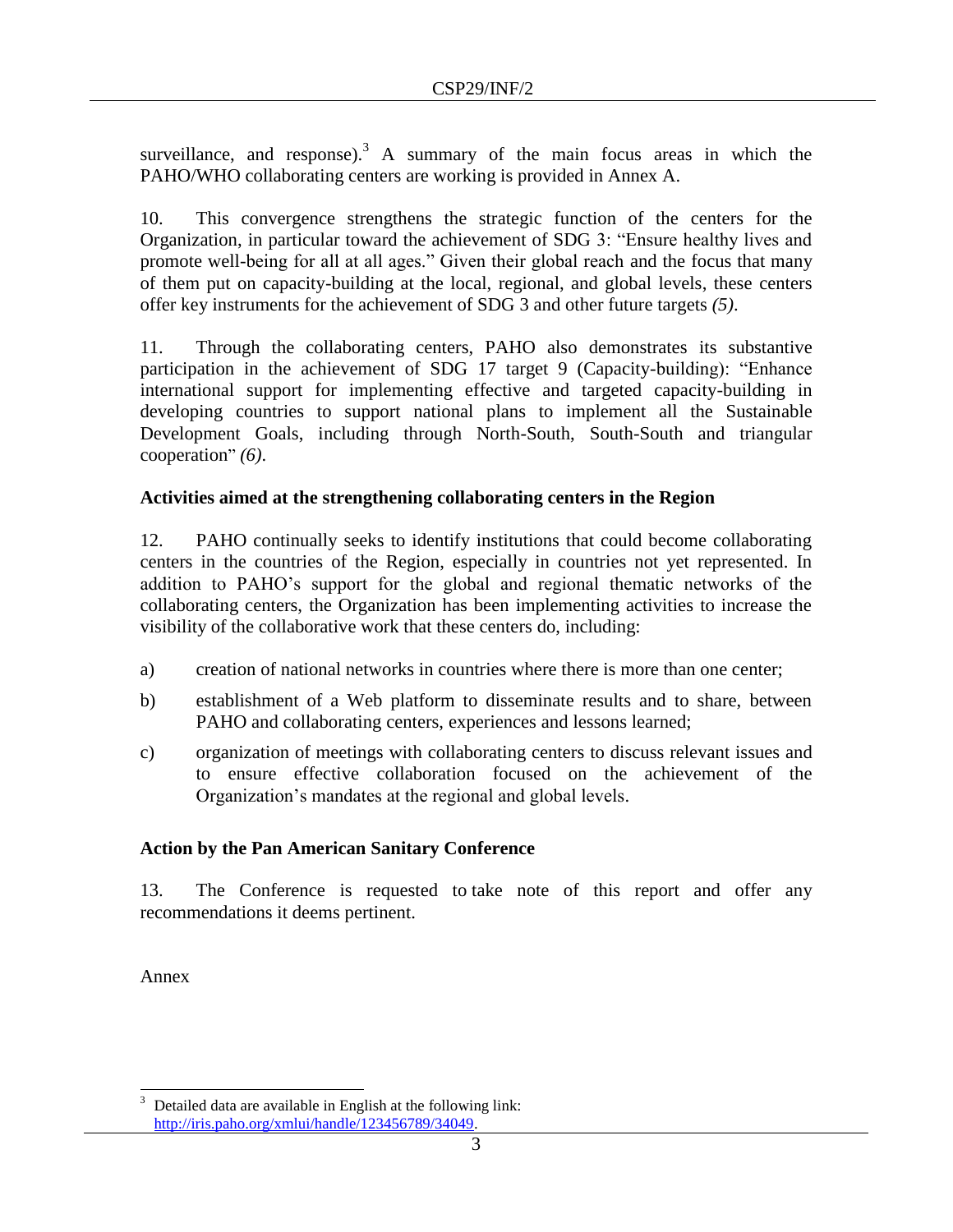#### **References**

- 1. World Health Organization. Basic Documents. 48th ed. [Internet]. Geneva (Switzerland): WHO; 2014 [cited 2017 Mar 3]. Available at: <http://apps.who.int/gb/bd/PDF/bd48/basic-documents-48th-edition-en.pdf>
- 2. Pan American Health Organization. Guide for WHO collaborating centres. Washington, DC: PAHO; 2016 [cited 2017 Mar 6]. Available at: [http://www.who.int/collaboratingcentres/Guide\\_for\\_WHO\\_collaborating\\_centres\\_2](http://www.who.int/collaboratingcentres/Guide_for_WHO_collaborating_centres_2016.pdf?ua=1)  $016.pdf$ .pdf?ua=1
- 3. Pan American Health Organization. National institutions associated with PAHO in technical cooperation [Internet]. 50th Directing Council of PAHO, 62nd session of the Regional Committee of WHO for the Americas; 2010 Sep 27-Oct 1; Washington, DC. Washington, DC: PAHO; 2010 (Document CD50/8) [cited 2017 Mar 3]. Available at: <http://www1.paho.org/hq/dmdocuments/2010/CD50-08-e.pdf>

4. Pan American Health Organization [Internet]. Strategic Plan of the Pan American Health Organization 2014-2019 [Internet]. 53rd Directing Council of PAHO, 66th session of the Regional Committee of WHO for the Americas; 2014 Sep 29-Oct 3; Washington, DC. Washington, DC: PAHO; 2014 (Official Document No. 345) [cited 2017 Mar 6]. Available at: <http://www.paho.org/hq/index.php?gid=14004>

- 5. Pan American Health Organization. Implementation of the sustainable development goals in the Region of the Americas [Internet]. 55th Directing Council of PAHO, 68th session of the Regional Committee of WHO for the Americas; 2016 Sep 26-30; Washington, DC. Washington, DC: PAHO; 2016 (Document CD55/INF/6) [cited 2017 Mar 6]. Available at: [http://www2.paho.org/hq/index.php?option=com\\_docman&task=doc\\_download&gi](http://www2.paho.org/hq/index.php?option=com_docman&task=doc_download&gid=35658&Itemid=270&lang=en) [d=35658&Itemid=270&lang=en](http://www2.paho.org/hq/index.php?option=com_docman&task=doc_download&gid=35658&Itemid=270&lang=en)
- 6. United Nations. Transforming our world: the 2030 Agenda for Sustainable Development. Seventieth session of the United Nations General Assembly, 2015 Oct 21. New York. New York: UN; 2015 [Internet]; 2017 (Resolution A/RES/70/1) [cited 2017 Mar 6] Available at: [http://www.un.org/ga/search/view\\_doc.asp?symbol=A/RES/70/1&Lang=E](http://www.un.org/ga/search/view_doc.asp?symbol=A/RES/70/1&Lang=E)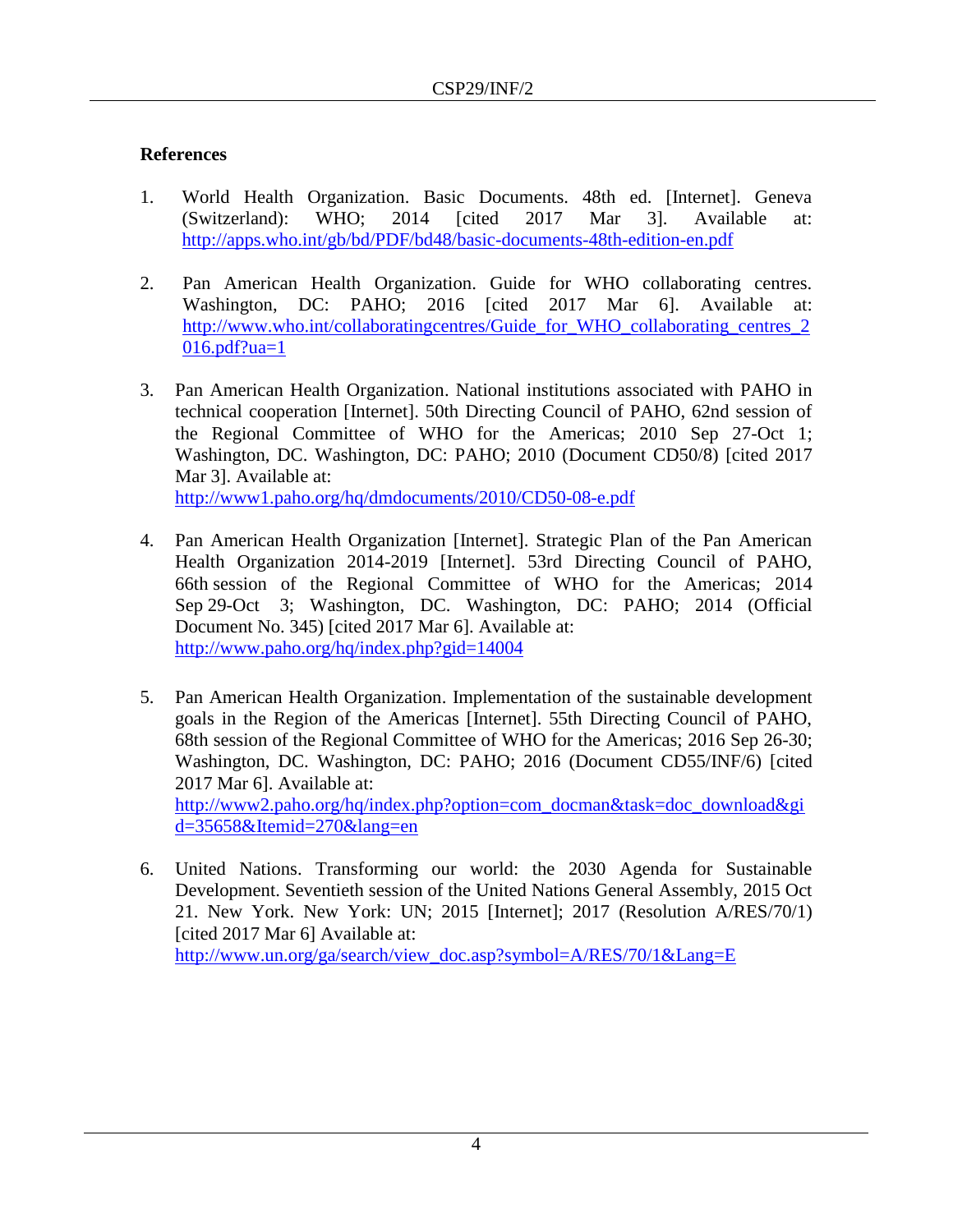#### **Annex**

Below is a summary of the main focus areas in which the Pan American Health Organization/World Health Organization Collaborating Centres (PAHO/WHO CCs) are working. As this is not an exhaustive description of the terms of reference, for further detail, please refer to the WHO Collaborating Centres Global database.

This summary is organized by thematic areas and cross-referenced with WHO's Programme Budget 2016-2017, PAHO's Strategic Plan 2014-2019 and the targets of the Sustainable Development Goals (SDGs)*.* 1

| <b>Communicable Diseases and Health Analysis</b>                                                                                                                                                                                                                                                                                                                 |                                                                                                                 |
|------------------------------------------------------------------------------------------------------------------------------------------------------------------------------------------------------------------------------------------------------------------------------------------------------------------------------------------------------------------|-----------------------------------------------------------------------------------------------------------------|
| Main Area of Focus of the PAHO/WHO CCs                                                                                                                                                                                                                                                                                                                           | <b>Links to: WHO's Programme</b><br><b>Budget 2016-2017, PAHO's</b><br><b>Strategic Plan 2014-2019 and SDGs</b> |
| Provide training, expertise and technical assistance in<br>disseminate<br>care,<br>and<br>medical<br>and<br>exchange<br>information relating to integrated management of<br>Chagas disease.                                                                                                                                                                      | WHO PB: 1.4.1<br>PAHO SP: 1.3<br>SDG: 3.3                                                                       |
| Provide<br>advice<br>planning,<br>countries<br>in<br>to<br>implementation and evaluation of the tuberculosis (TB)<br>elimination strategy in the Americas.                                                                                                                                                                                                       | WHO PB: 1.2.1<br><b>PAHO SP: 1.2</b><br>SDG: 3.3                                                                |
| towards malaria transmission<br>reduction<br>Support<br>through the use of insecticide-treated materials and<br>similar methods; case management of malaria illness;<br>malaria prevention and management in pregnant<br>detection<br>and<br>early<br>women;<br>response<br>to<br>outbreaks/epidemics; monitoring and evaluation, and<br>elimination of malaria. | WHO PB: 1.3.1<br><b>PAHO SP: 1.3</b><br>SDG: 3.3                                                                |
| Provide<br>update the<br>situation<br>of<br>support to<br>schistosomiasis in the American Region; technical<br>assistance to endemic countries on monitoring and<br>evaluation of preventive chemotherapy and elimination<br>programs for the control of schistosomiasis.                                                                                        | <b>WHO PB: 1.4.1</b><br>PAHO SP:1.4<br>SDG: 3.3                                                                 |
| Provide advice in dengue control with an integral focus<br>and with regional and global networks. Collaborate in<br>the collection of clinical, epidemiologic and virological                                                                                                                                                                                    | WHO PB: $1.4.2$<br>PAHO SP: 1.3<br>SDG: 3.3                                                                     |

|<br>|<br>| Sources:

<sup>1)</sup> WHO. Programme Budget 2016-2017, available at: [http://who.int/about/finances](http://who.int/about/finances-%09accountability/budget/PB201617_en.pdf)[accountability/budget/PB201617\\_en.pdf.](http://who.int/about/finances-%09accountability/budget/PB201617_en.pdf)

<sup>2)</sup> PAHO Strategic Plan 2014-2019, available at: [http://iris.paho.org/xmlui/handle/123456789/7654.](http://iris.paho.org/xmlui/handle/123456789/7654)

<sup>3)</sup> UN. Sustainable Development Goals Available at: [http://www.un.org/ga/search/view\\_doc.asp?symbol=A/RES/70/1&referer=/english/&Lang=E.](http://www.un.org/ga/search/view_doc.asp?symbol=A/RES/70/1&referer=/english/&Lang=E)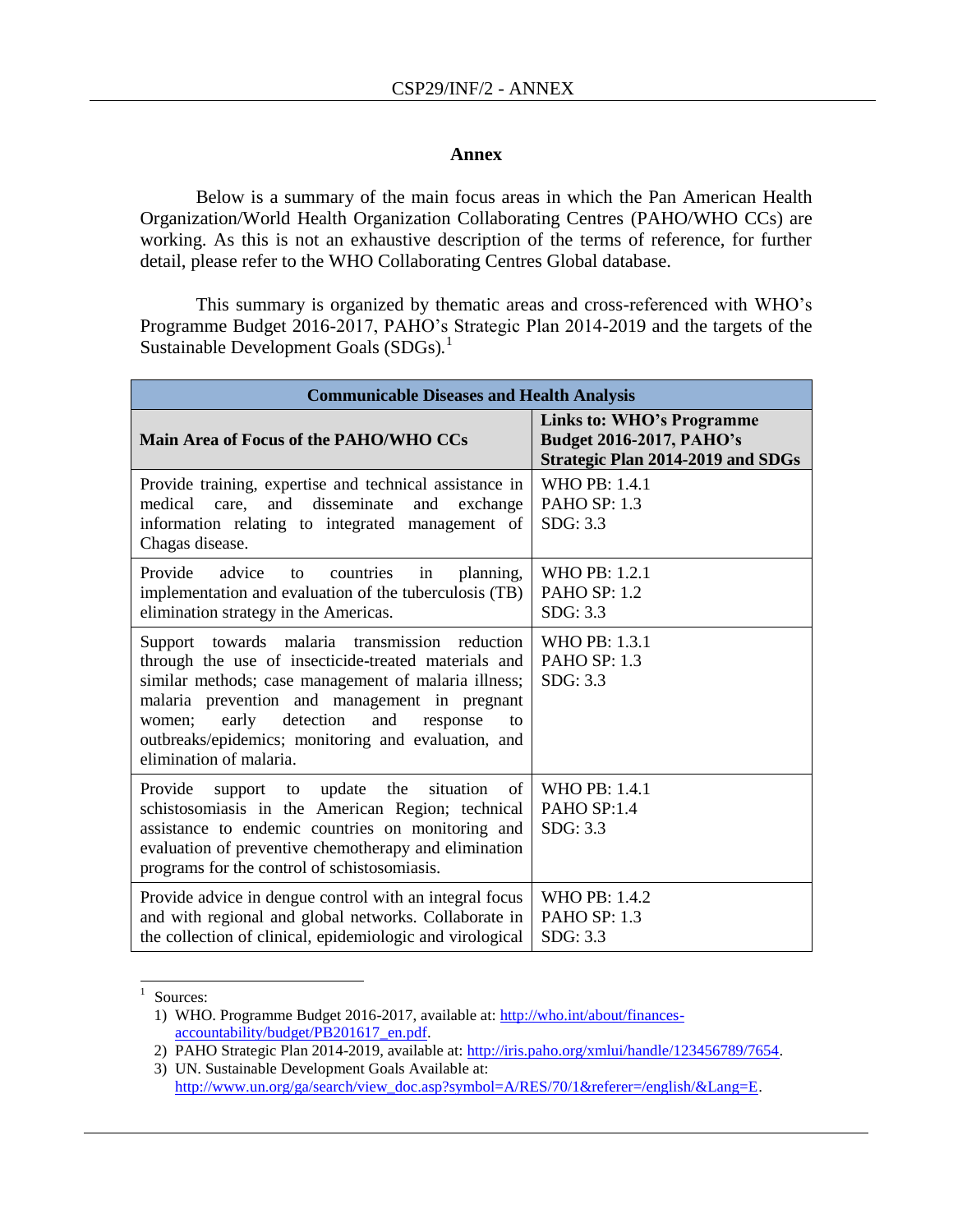| <b>Communicable Diseases and Health Analysis</b>                                                                                                                                  |                                                                                                          |
|-----------------------------------------------------------------------------------------------------------------------------------------------------------------------------------|----------------------------------------------------------------------------------------------------------|
| Main Area of Focus of the PAHO/WHO CCs                                                                                                                                            | Links to: WHO's Programme<br><b>Budget 2016-2017, PAHO's</b><br><b>Strategic Plan 2014-2019 and SDGs</b> |
| data that allows the recognition and improvement of<br>dengue, providing training and capacity building.                                                                          |                                                                                                          |
| Provide technical advice, laboratory infrastructure<br>development and methodological support and materials<br>to countries in the development and evaluation of HIV<br>vaccines. | WHO PB: 1.5.3<br><b>PAHO SP: 1.5</b><br>SDG: 3.8                                                         |

| Noncommunicable Diseases (NCDs), Mental Health and Risk Factors                                                                                                                                                                                                                                                                                                            |                                                                                                                 |
|----------------------------------------------------------------------------------------------------------------------------------------------------------------------------------------------------------------------------------------------------------------------------------------------------------------------------------------------------------------------------|-----------------------------------------------------------------------------------------------------------------|
| Main Area of Focus of the PAHO/WHO CCs                                                                                                                                                                                                                                                                                                                                     | <b>Links to: WHO's Programme</b><br><b>Budget 2016-2017, PAHO's</b><br><b>Strategic Plan 2014-2019 and SDGs</b> |
| Support on training and capacity building efforts on<br>preventive policies for NCDs, including strengthening<br>capacity to make the case using economic arguments,<br>systematic monitoring and dissemination of policy<br>relevant information, case studies, and policy analysis<br>methodology, among PAHO/WHO, countries and<br>collaborating institutions involved. | WHO PB: 2.1.1<br><b>PAHO SP: 2.1</b><br>SDG: 3.4                                                                |
| Provide specialized training to advance leadership<br>capacity and strengthen tobacco control technical<br>capabilities to promote and advocate for tobacco<br>control at all levels, including dissemination of research<br>results and best practices for tobacco control.                                                                                               | WHO PB: 2.1.2<br>PAHO SP: 2.1<br>SDG: 3.A                                                                       |
| Collaborate<br>international<br>on<br>research<br>projects,<br>compilation, analysis and dissemination of data on<br>alcohol, substance use and health issues worldwide and<br>in the Americas.                                                                                                                                                                            | WHO PB: 2.1.2<br><b>PAHO SP: 2.2</b><br>SDG: 3.5                                                                |
| Assist in bridging the integration of mental health and<br>NCDs in primary care settings as mutually enhancing<br>perspectives.                                                                                                                                                                                                                                            | WHO PB: 2.2.1; 2.2.2<br><b>PAHO SP: 2.2</b><br>SDG: 3.4                                                         |
| Provide capacity for the research, training, surveillance<br>and prevention of injuries, violence, road safety and<br>disabilities in the Latin America and Caribbean<br>Regions.                                                                                                                                                                                          | WHO PB: 2.3.1<br>PAHO SP: 2.3; 2.4<br>SDGs: 3.6; 5.2                                                            |
| Assist in the development of food and nutrition policies<br><b>NCDs</b><br>prevention<br>through<br>evidence-based<br>for<br>monitoring and evaluation.                                                                                                                                                                                                                    | WHO PB: 2.5.1; 2.5.2<br><b>PAHO SP: 2.5</b><br>SDGs: 3.4; 2.2                                                   |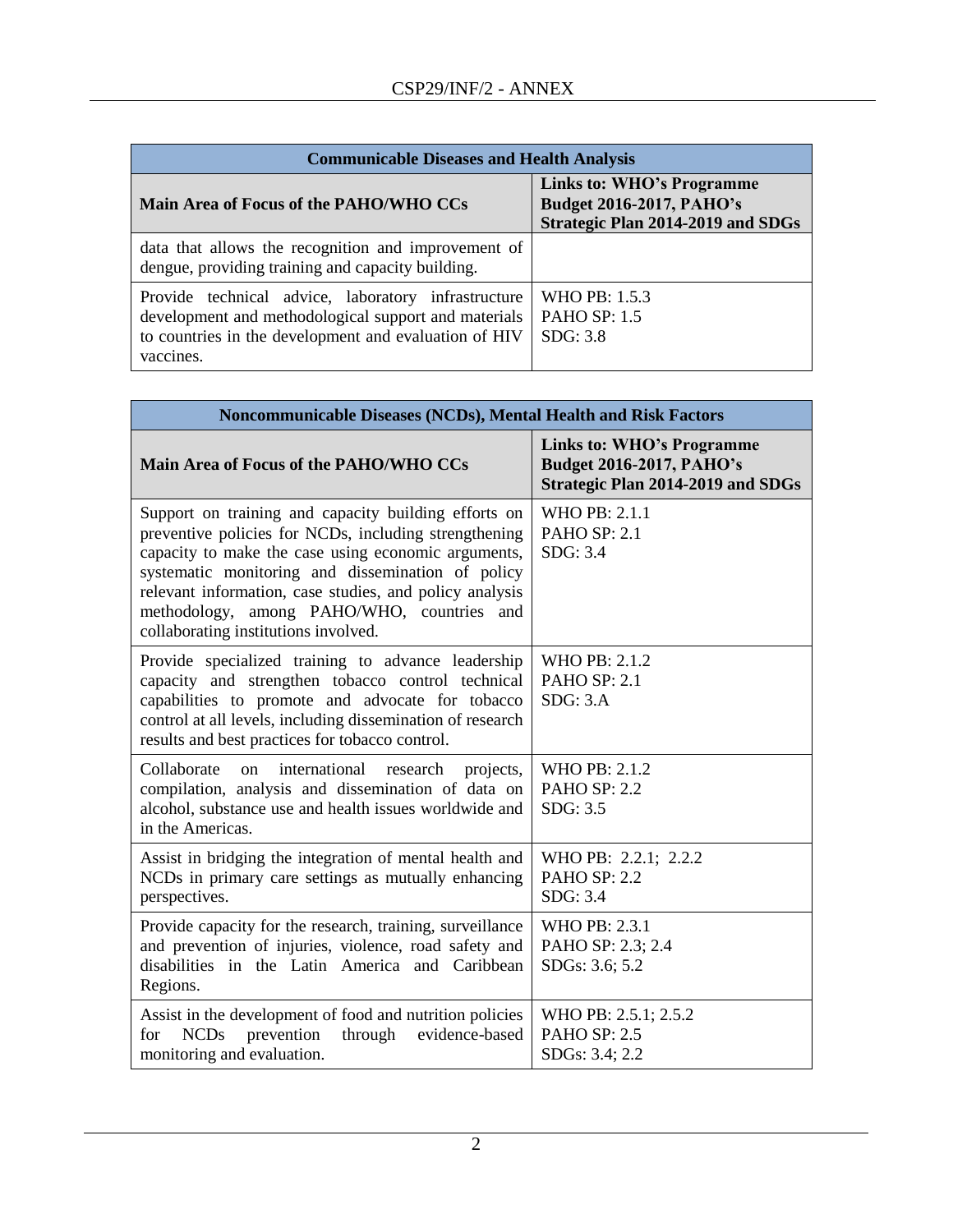| <b>Promoting Health throughout the Life Course</b>                                                                                                                                                                                      |                                                                                                         |
|-----------------------------------------------------------------------------------------------------------------------------------------------------------------------------------------------------------------------------------------|---------------------------------------------------------------------------------------------------------|
| Main Area of Focus of the PAHO/WHO CCs                                                                                                                                                                                                  | Link to: WHO's Programme<br><b>Budget 2016-2017, PAHO's</b><br><b>Strategic Plan 2014-2019 and SDGs</b> |
| Support in the design of research methodologies in                                                                                                                                                                                      | WHO PB: 3.1.4                                                                                           |
| maternal-infant health and provide advice for the                                                                                                                                                                                       | PAHO SP: 3.1                                                                                            |
| conduct of research.                                                                                                                                                                                                                    | SDGs: 3.1; 3.2                                                                                          |
| Collaborate in strengthening the evidence base,                                                                                                                                                                                         | WHO PB: 2.3.3                                                                                           |
| advocacy, and capacity building activities for violence                                                                                                                                                                                 | <b>PAHO SP: 2.3</b>                                                                                     |
| prevention.                                                                                                                                                                                                                             | SDG: 5                                                                                                  |
| Collaborate in strengthening capacity in midwifery<br>and human resources through education and training.                                                                                                                               | WHO PB: $3.1.1$<br><b>PAHO SP: 3.1</b><br>SDG: 3.1                                                      |
| Provide support in the development and dissemination                                                                                                                                                                                    | WHO PB: 3.2.1                                                                                           |
| of specialized scientific knowledge on geriatrics and                                                                                                                                                                                   | PAHO SP: 3.2                                                                                            |
| gerontology.                                                                                                                                                                                                                            | SDG: 3.4                                                                                                |
| Collect and synthesize evidence for the development                                                                                                                                                                                     | WHO PB: 3.1.3                                                                                           |
| and updating of WHO guidelines in the area of                                                                                                                                                                                           | PAHO SP: 3.1                                                                                            |
| reproductive health.                                                                                                                                                                                                                    | SDG: 3.7                                                                                                |
| Provide technical cooperation on designing novel<br>effective and efficient surveillance systems for oral<br>diseases, conditions and behaviors measuring disease<br>burden, quality of life and impact of preventive<br>interventions. | WHO PB: 2.1.4<br>PAHO SP: 2.1<br>SDG: 3.4                                                               |

| Determinants of Health, Health Equity and Environmental Health                                                                                                                                                                                                                                                                                                                                                                                                                                                    |                                                                                                          |
|-------------------------------------------------------------------------------------------------------------------------------------------------------------------------------------------------------------------------------------------------------------------------------------------------------------------------------------------------------------------------------------------------------------------------------------------------------------------------------------------------------------------|----------------------------------------------------------------------------------------------------------|
| Main Area of Focus of the PAHO/WHO CCs                                                                                                                                                                                                                                                                                                                                                                                                                                                                            | Links to: WHO's Programme<br><b>Budget 2016-2017, PAHO's</b><br><b>Strategic Plan 2014-2019 and SDGs</b> |
| Contribute to enhancing health governance,<br>application of the human rights law framework to<br>technical areas, promoting universal health and health<br>equity. Building capacity in areas of health-related law<br>and human rights.                                                                                                                                                                                                                                                                         | WHO PB: 2.5.2; 4.2.1; 5.1.1<br>PAHO SP: 3.3<br>SDGs: 3.8; 10; 16                                         |
| Assist and strengthen the Organization's capacity at<br>regional and national levels for the effective delivery<br>of health promotion, with a focus on social<br>determinants of health, health equity and the health in<br>all policies strategy to achieve the SDGs. Collect and<br>disseminate scientific and technical information,<br>develop methods and techniques for assessment,<br>surveillance and interventions on housing and its<br>environments. Support South-South<br>technical<br>cooperation. | WHO PB: 3.4.1; 3.4.2<br>PAHO SP: 3.4<br>SDGs: 3.8; 10                                                    |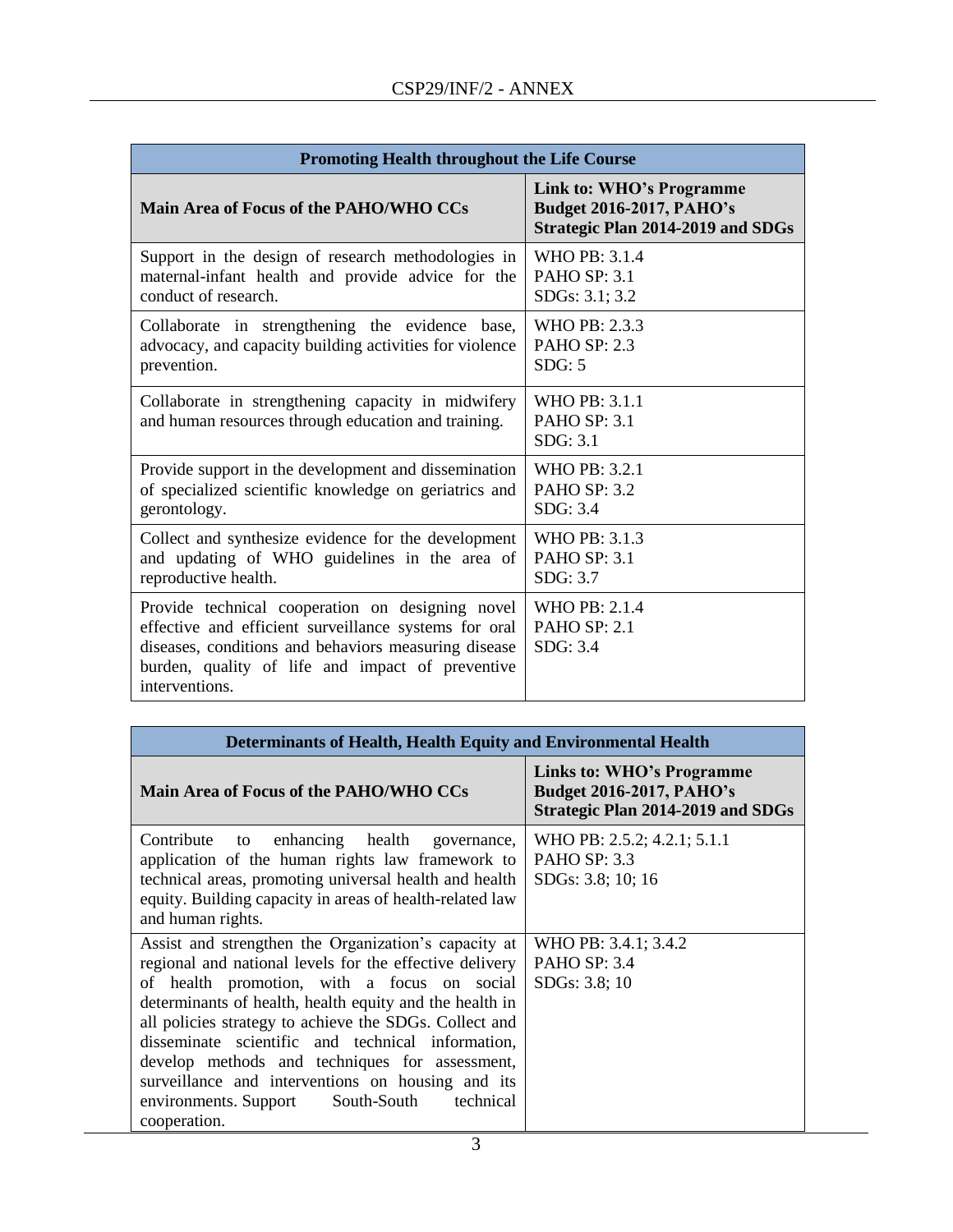| Determinants of Health, Health Equity and Environmental Health                                                                                                                                                                                                                                                                                                                              |                                                                                                          |
|---------------------------------------------------------------------------------------------------------------------------------------------------------------------------------------------------------------------------------------------------------------------------------------------------------------------------------------------------------------------------------------------|----------------------------------------------------------------------------------------------------------|
| Main Area of Focus of the PAHO/WHO CCs                                                                                                                                                                                                                                                                                                                                                      | Links to: WHO's Programme<br><b>Budget 2016-2017, PAHO's</b><br><b>Strategic Plan 2014-2019 and SDGs</b> |
| Contribute to the Organization's work in protecting<br>the health of health workers. Support the construction<br>of global, regional and national health systems,<br>governance, capacities and service delivery for<br>workers' health – occupational health, safety for<br>vulnerable groups and high risk sectors, and reduction<br>of the burden of occupational diseases and injuries. | WHO PB: 3.5.1<br><b>PAHO SP: 3.5</b><br>SDGs: 3.8; 8                                                     |
| Collaborate in the field of environmental determinants<br>of health, climate change, hazardous materials and<br>public health; including organizing public awareness<br>campaigns, training courses, generation of research<br>and evidence-based materials, information and data<br>analysis, surveillance and monitoring; and knowledge<br>sharing.                                       | WHO PB:3.4.3<br><b>PAHO SP: 3.5</b><br>SDGs: 3.9; 6; 12; 13                                              |

| <b>Health Systems and Evidence</b>                                                                                                                                                                                                                                                                                              |                                                                                                          |
|---------------------------------------------------------------------------------------------------------------------------------------------------------------------------------------------------------------------------------------------------------------------------------------------------------------------------------|----------------------------------------------------------------------------------------------------------|
| Main Area of Focus of the PAHO/WHO CCs                                                                                                                                                                                                                                                                                          | Links to: WHO's Programme<br><b>Budget 2016-2017, PAHO's</b><br><b>Strategic Plan 2014-2019 and SDGs</b> |
| Assist in the organization and development of patient<br>safety, safe hospitals and integrated health services<br>strategies and initiatives in achieving safer care.<br>Collaborate with evidence generation, and synthesis,<br>capacity building, knowledge translation and impact<br>analysis at regional and global levels. | WHO PB: 4.2.3<br>PAHO SP: 4.2<br>SDGs: 3.8; 11                                                           |
| Assist countries in building/strengthening capacity on<br>essential medicines, rational use of medicines and<br>other health technologies, taking into account<br>structural, educational, planning and evaluation<br>processes.                                                                                                | WHO PB: 4.3.3<br>PAHO SP: 4.3<br>SDG: 3.8                                                                |
| Collaborate in the implementation of the strategic<br>plans on eHealth and digital literacy, knowledge<br>management and information access, public health<br>ethics and research at regional and national levels.                                                                                                              | WHO PB: 4.4.2; 4.4.4<br>PAHO SP: 4.4<br>SDGs: 3.8; 16; 17                                                |
| Collaborate in strengthening human resources for<br>health, highlighting the nursing workforce. Production<br>and conduct of evidence-based research, information<br>analysis and collection, guidelines, trainings and<br>knowledge sharing and networking.                                                                    | WHO PB: 4.2.2<br><b>PAHO SP: 4.5</b><br>SDG: 3.8                                                         |